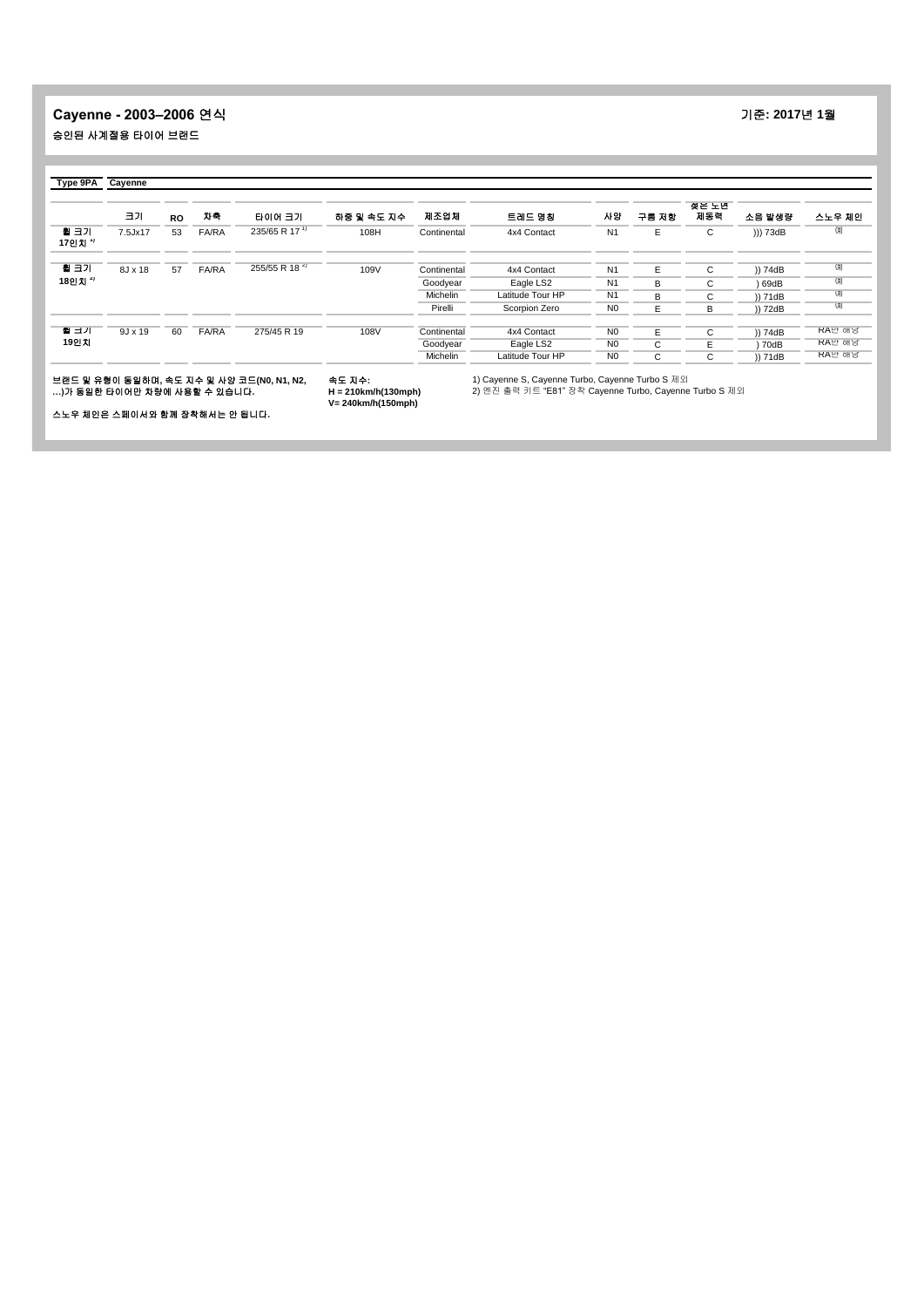## **Cayenne - 2008–2010** 연식 기준**: 2017**년 **1**월 승인된 사계절용 타이어 브랜드

|                    | 크기             | <b>RO</b> | 차축    | 타이어 크기                       | 하중 및 속도 지수 | 제조업체        | 트레드 명칭           | 사양             | 구름 저항 | 젖은 노면<br>제동력 | 소음 발생량   | 스노우 체인     |
|--------------------|----------------|-----------|-------|------------------------------|------------|-------------|------------------|----------------|-------|--------------|----------|------------|
| 휠 크기<br>17인치 ''    | 7.5Jx17        | 53        | FA/RA | 235/65 R $17^{1/3}$          | 108V       | Continental | 4x4 Contact      | N <sub>1</sub> | E     | С            | ))) 73dB | CHI        |
| 휠 크기               | 8J x 18        | 57        | FA/RA | 255/55 R 18 <sup>4) 3)</sup> | 109V       | Continental | 4x4 Contact      | N <sub>1</sub> | E.    | С            | )) 74dB  | CHI        |
| 18인치 <sup>4)</sup> |                |           |       |                              |            | Goodyear    | Eagle LS2        | N <sub>1</sub> | B     | С            | 69dB     | $^{\circ}$ |
|                    |                |           |       |                              |            | Michelin    | Latitude Tour HP | N <sub>1</sub> | B     | C            | )) 71dB  | U          |
| 될 크기               | $9J \times 19$ | 60        | FA/RA | 275/45 R 19                  | 108V       | Continental | 4x4 Contact      | N <sub>0</sub> | E     | С            | )) 74dB  | RA만 해낭     |
| 19인지               |                |           |       |                              |            | Goodyear    | Eagle LS2        | N <sub>0</sub> | C     | E            | 70dB     | RA만 해낭     |
|                    |                |           |       |                              |            | Michelin    | Latitude Tour HP | N <sub>0</sub> | C     | С            | )) 71dB  | RA만 해낭     |

브랜드 및 유형이 동일하며**,** 속도 지수 및 사양 코드**(N0, N1, N2, …)**가 동일한 타이어만 차량에 사용할 수 있습니다**.** 속도 지수**: V= 240km/h(150mph)**

1) Cayenne(V6)에만 해당<br>2) 엔진 출력 키트 "E81" 장착 Cayenne Turbo, Cayenne Turbo S 또는 Cayenne Turbo(2009 연식<br>이후) 제외<br>3) PCCB(Porsche Ceramic Composite Brake)(인식번호 PB1) 장착 차량 제외.

스노우 체인은 스페이서와 함께 장착해서는 안 됩니다**.**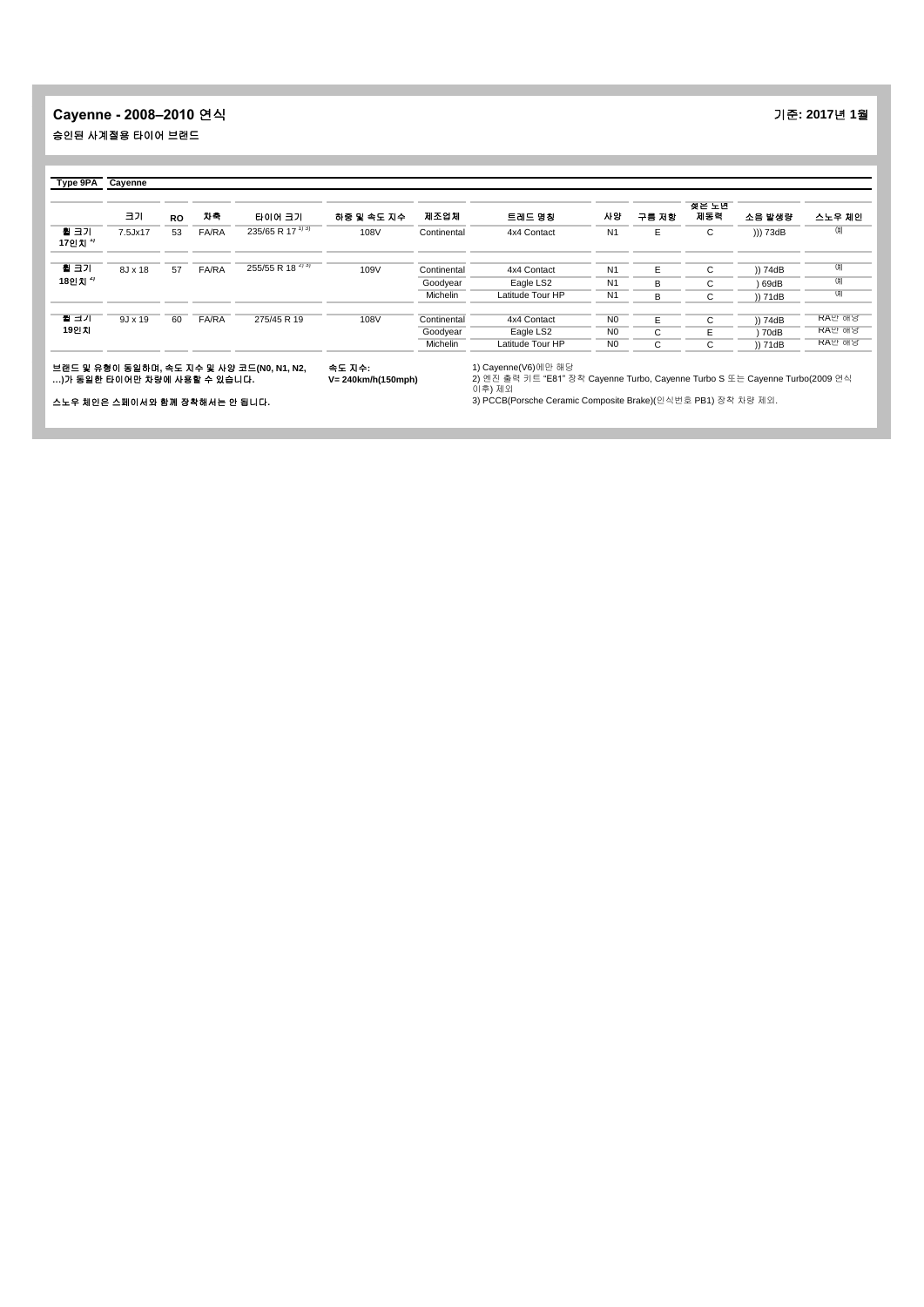## **Cayenne - 2011–2014** 연식 기준**: 2017**년 **5**월 승인된 사계절용 타이어 브랜드

|         | 크기               | <b>RO</b> | 차축           | 타이어 크기        | 하중 및 속도 지수     | 제조업체            | 트레드 명칭                       | 사양             | 구름 저항 | 젖은 노면<br>지동력 | 소음 발생량   | 스노우 체인         |
|---------|------------------|-----------|--------------|---------------|----------------|-----------------|------------------------------|----------------|-------|--------------|----------|----------------|
| 휠 크기    | 8J x 18          | 53        | FA/RA        | 255/55 R 18 1 | 109V XL        | Goodyear        | Eagle LS2                    | N <sub>1</sub> | B     | C            | 69dB     |                |
| 18인치 '' |                  |           |              |               |                | Michelin        | Latitude Tour HP             | N <sub>1</sub> | в     | С            | )) 71dB  | $\overline{O}$ |
| 될 크기    | 8.5J x 19        | 59        | FA/RA        | 265/50 R 19   | 109V XL        | Goodyear        | Eagle LS2                    | N <sub>0</sub> | B     | C            | 70dB     | RA만 해당         |
| 19인치 4  |                  |           |              |               |                | <b>Michelin</b> | Latitude Tour HP             | N <sub>0</sub> | R     | С            | )) 71dB  | RA만 해당         |
|         |                  |           |              |               |                | Pirelli         | Scorpion Verde All Season    | N <sub>0</sub> | C     | C            | 70dB     | RA만 해낭         |
| 될 크기    | $9J \times 20$   | 57        | <b>FA/RA</b> | 275/45 R 20   | <b>110V XL</b> | Continental     | <b>CrossContact LX Sport</b> | N <sub>0</sub> | C     | C            | ))) 76dB | RA만 해당         |
| 20인지    |                  |           |              |               |                | Goodyear        | Eagle LS2                    | N <sub>0</sub> | B     | С            | 69dB     | RA만 해낭         |
|         |                  |           |              |               |                | Pirelli         | Scorpion Verde All Season    | N <sub>0</sub> | B     | С            | 70dB     | RA만 해당         |
|         | $9.5J \times 20$ | 47        | <b>FA/RA</b> | 275/45 R 20   | 110V XL        | Continental     | <b>CrossContact LX Sport</b> | N <sub>0</sub> | C     | С            | ))) 76dB | 아니요            |
|         |                  |           |              |               |                | Goodyear        | Eagle LS2                    | N <sub>0</sub> | B     | С            | 69dB     | 아니요            |
|         |                  |           |              |               |                | Pirelli         | Scorpion Verde All Season    | N <sub>0</sub> | B     | С            | 70dB     | 아니요            |

|        | 크기               | <b>RO</b> | 자축           | 타이어 크기                                    | 하중 및 속도 지수     | 제조업체        | 트레드 명칭                       | 사양             | 구름 저항 | 젖은 노면<br>제동력 | 소음 발생량   | 스노우 체인 |
|--------|------------------|-----------|--------------|-------------------------------------------|----------------|-------------|------------------------------|----------------|-------|--------------|----------|--------|
| 될 크기   | $8.5J \times 19$ | 59        | <b>FA/RA</b> | 265/50 R 19                               | 109V XL        | Goodyear    | Eagle LS2                    | N <sub>0</sub> | R     | ◡            | 70dB     | RA만 해낭 |
| 19인치 " |                  |           |              |                                           |                | Michelin    | Latitude Tour HP             | N <sub>0</sub> | B     | ◡            | )) 71dB  | RA만 해당 |
|        |                  |           |              |                                           |                | Pirelli     | Scorpion Verde All Season    | N <sub>0</sub> |       | ◡            | 70dB     | RA만 해낭 |
|        |                  |           |              |                                           |                |             |                              |                |       |              |          |        |
| 될 크기   | $9.1 \times 20$  | 57        | <b>FA/RA</b> | 275/45 R 20                               | <b>110V XL</b> | Continental | <b>CrossContact LX Sport</b> | N <sub>0</sub> |       | $\sim$       | ))) 76dB | RA만 해낭 |
| 20인치   |                  |           |              |                                           |                | Goodvear    | Eagle LS2                    | N <sub>0</sub> | R     | $\sim$<br>Ü  | 69dB     | RA만 해당 |
|        |                  |           |              |                                           |                | Pirelli     | Scorpion Verde All Season    | N <sub>0</sub> | в     |              | 70dB     | RA만 해낭 |
|        | $9.5J \times 20$ | 47        | <b>FA/RA</b> | 275/45 R 20                               | <b>110V XL</b> | Continental | <b>CrossContact LX Sport</b> | N <sub>0</sub> |       | U            | ))) 76dB | 아니요    |
|        |                  |           |              |                                           |                | Goodyear    | Eagle LS2                    | N <sub>0</sub> | B     | $\sim$<br>◡  | 69dB     | 아니요    |
|        |                  |           |              |                                           |                | Pirelli     | Scorpion Verde All Season    | N <sub>0</sub> | R     | $\sim$       | 70dB     | 아니요    |
|        |                  |           |              | HSIE 이 오늘이 들어왔어. 소든 집 사 이 사야 그들까요 !!! !!! | $+ - +$        |             |                              |                |       |              |          |        |

브랜드 및 유형이 동일하며**,** 속도 지수 및 사양 코드**(N0, N1, N2, …)**가 동일한 타이어만 차량에 사용할 수 있습니다**.** 속도 지수**: V= 240km/h(150mph)**

1) PCCB(Porsche Ceramic Composite Brake)(인식번호 PB1) 장착 차량 제외. 2) PCCB(Porsche Ceramic Composite Brake)(인식번호 PB1) 장착 Cayenne GTS 차량 제외.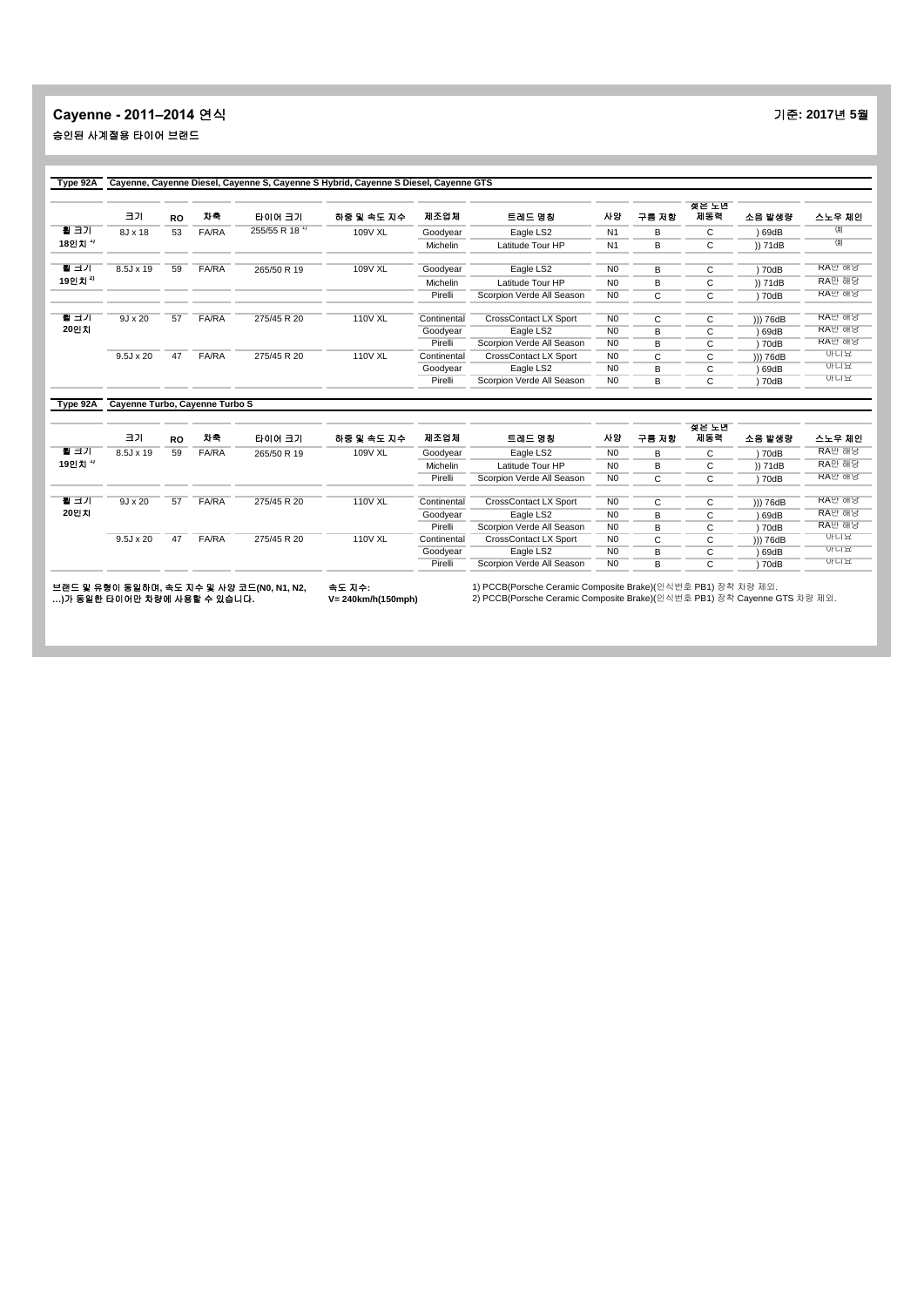# **2015** 연식 **Cayenne** 기준**: 2017**년 **5**월 승인된 사계절용 타이어 브랜드

|         | 크기                    | <b>RO</b> | 차축           | 타이어 크기      | 하중 및 속도 지수     | 제조업체            | 트레드 명칭                       | 사양             | 구름 저항 | 젖은 노면<br>제동력 | 소음 발생량   | 스노우 체인 |
|---------|-----------------------|-----------|--------------|-------------|----------------|-----------------|------------------------------|----------------|-------|--------------|----------|--------|
| 될 크기    | 8J x 18               | 53        | <b>FA/RA</b> | 255/55 R 18 | 109V XL        | Goodyear        | Eagle LS2                    | N <sub>1</sub> | B     | C            | 69dB     | UHI    |
| 18인치 '' |                       |           |              |             |                | <b>Michelin</b> | Latitude Tour HP GreenX      | N <sub>1</sub> | B     | C            | )) 71dB  | U      |
|         |                       |           |              |             |                | Continental     | <b>CrossContact LX Sport</b> | N <sub>0</sub> | E     | C            | ))) 76dB | UII    |
| 뒬 크기    | 8.5J x 19             | 59        | <b>FA/RA</b> | 265/50 R 19 | <b>110V XL</b> | Goodyear        | Eagle LS2                    | N1             | B     | В            | 70dB     | RA만 해낭 |
| 19인치 *' |                       |           |              |             |                | Michelin        | Latitude Tour HP             | N <sub>0</sub> | в     | С            | )) 71dB  | RA만 해당 |
| 뒬 크기    | $9J \times 20$        | 57        | <b>FA/RA</b> | 275/45 R 20 | <b>110V XL</b> | Continental     | <b>CrossContact LX Sport</b> | N <sub>0</sub> | C     | C            | ))) 76dB | RA만 해낭 |
| 20인지    |                       |           |              |             |                | Goodyear        | Eagle LS2                    | N <sub>1</sub> |       | в            | )) 71dB  | RA만 해낭 |
|         |                       |           |              |             |                | Pirelli         | Scorpion Verde All Season    | N <sub>0</sub> | B     | С            | 70dB     | RA만 해낭 |
|         | $9.5J \times 20^{-2}$ | 47        | FA/RA        | 275/45 R 20 | <b>110V XL</b> | Continental     | <b>CrossContact LX Sport</b> | N <sub>0</sub> | C     | C            | ))) 76dB | 아니요    |
|         |                       |           |              |             |                | Goodyear        | Eagle LS2                    | N <sub>1</sub> | B     | B            | )) 71dB  | 아니요    |
|         |                       |           |              |             |                | Pirelli         | Scorpion Verde All Season    | N <sub>0</sub> | B     | C            | 70dB     | 아니요    |

|                                     | <b>RO</b> | 자축           | 타이어 크기      | 하중 및 속도 지수     | 제조업체        | 트레드 명칭                    | 사양                           | 구름 저항        | 젖은 노면<br>제동력 | 소음 발생량   | 스노우 체인   |
|-------------------------------------|-----------|--------------|-------------|----------------|-------------|---------------------------|------------------------------|--------------|--------------|----------|----------|
| $8.5J \times 19$                    | 59        | <b>FA/RA</b> | 265/50 R 19 | <b>110V XL</b> | Goodyear    | Eagle LS2                 | N <sub>1</sub>               | R            | в            | 70dB     | RA만 해낭   |
|                                     |           |              |             |                | Michelin    | Latitude Tour HP          | N <sub>0</sub>               | B            | $\sim$<br>◡  | )) 71dB  | RA만 해당   |
| $9J \times 20^{-3}$                 | 57        | <b>FA/RA</b> | 275/45 R 20 | <b>110V XL</b> | Continental |                           | N <sub>0</sub>               | C            |              |          | RA만 해당   |
|                                     |           |              |             |                | Goodyear    | Eagle LS2                 | N <sub>1</sub>               | <sub>R</sub> | в            | )) 71dB  | RA만 해낭   |
|                                     |           |              |             |                | Pirelli     | Scorpion Verde All Season | N <sub>0</sub>               | B            | С            | 70dB     | RA만 해낭   |
| 9.5J x 20 <sup><math>4</math></sup> | 47        | FA/RA        | 275/45 R 20 | <b>110V XL</b> | Continental | CrossContact LX Sport     | N <sub>0</sub>               | C.           | $\sim$<br>Ü  | ))) 76dB | 아니요      |
|                                     |           |              |             |                | Goodyear    | Eagle LS2                 | N <sub>1</sub>               | <sub>R</sub> | B            | )) 71dB  | 아니요      |
|                                     |           |              |             |                | Pirelli     | Scorpion Verde All Season | N <sub>0</sub>               | R            | C            | 70dB     | 아니요      |
|                                     |           |              |             |                |             |                           | <b>CrossContact LX Sport</b> |              |              | C        | ))) 76dB |

#### **Type 92A Cayenne Turbo S**

|      | 크기                                  | <b>RO</b> | 차축           | 타이어 크기      | 하중 및 속도 지수     | 제조업체        | 트레드 명칭                       | 사암             | 구름 저항 | 젖은 노년<br>지동력 | 소음 발생량   | 스노우 체인 |
|------|-------------------------------------|-----------|--------------|-------------|----------------|-------------|------------------------------|----------------|-------|--------------|----------|--------|
| 휠 크기 | $9J \times 20^{-3}$                 | 57        | <b>FA/RA</b> | 275/45 R 20 | <b>110V XL</b> | Continental | <b>CrossContact LX Sport</b> | N <sub>0</sub> | C     | $\sim$<br>U  | ))) 76dB | RA만 해당 |
| 20인지 |                                     |           |              |             |                | Goodvear    | Eagle LS2                    | N1             |       | в            | )) 71dB  | RA만 해낭 |
|      |                                     |           |              |             |                | Pirelli     | Scorpion Verde All Season    | N <sub>0</sub> | в     |              | 70dB     | RA만 해낭 |
|      | 9.5J x 20 <sup><math>4</math></sup> | 47        | <b>FA/RA</b> | 275/45 R 20 | <b>110V XL</b> | Continental | <b>CrossContact LX Sport</b> | N <sub>0</sub> | С     | $\sim$<br>◡  | ))) 76dB | 아니요    |
|      |                                     |           |              |             |                | Goodyear    | Eagle LS2                    | N1             | R     | в            | )) 71dB  | 아니요    |
|      |                                     |           |              |             |                | Pirelli     | Scorpion Verde All Season    | N <sub>0</sub> |       | ⌒            | 70dB     | 아니요    |
|      |                                     |           |              |             |                |             |                              |                |       |              |          |        |

브랜드 및 유형이 동일하며**,** 속도 지수 및 사양 코드**(N0, N1, N2, …)**가 동일한 타이어만 차량에 사용할 수 있습니다**.**

속도 지수**: V= 240km/h(150mph)**

1) 포르쉐 세라믹 컴포지트 브레이크(PCCB) 장착 차량 제외.<br>2) 휠 아치 익스텐션 또는 SportDesign 패키지가 장착된 경우에만 해당.<br>3) 휠 유형에 따라 PCCB(Porsche Ceramic Composite Brake) 장착 차량은 제외.<br>4) 20인치 PCCB(Porsche Ceramic Composite Brake) 장착 차량은 제외.

스노우 체인은 스페이서와 함께 장착해서는 안 됩니다**.**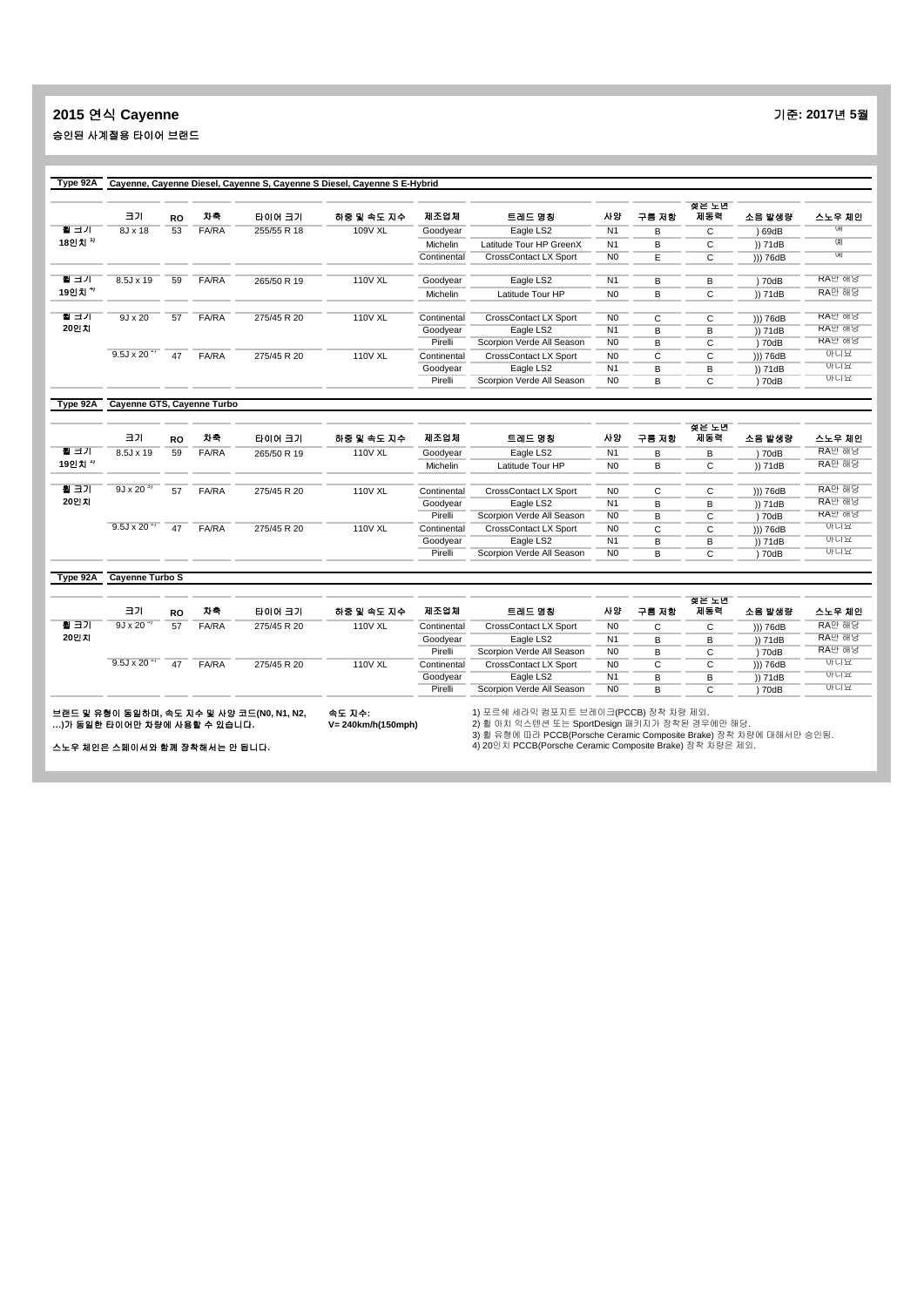#### **2018** 연식 **Cayenne** 기준**: 2018**년 **4**월 승인된 사계절용 타이어 브랜드

| Type $9YA$ | Cayenne, Cayenne S |           |           |              |                |          |                    |                |       |              |        |            |
|------------|--------------------|-----------|-----------|--------------|----------------|----------|--------------------|----------------|-------|--------------|--------|------------|
|            | 크기                 | <b>RO</b> | 차축        | 타이어 크기       | 하중 및 속도 지수     | 제조업체     | 트레드 명칭             | 사양             | 구름 저항 | 젖은 노면<br>제동력 | 소음 발생량 | 스노우 체인     |
| 될 크기       | 8.5J x 19H2        | 47        | <b>FA</b> | 255/55 R19   | <b>111V XL</b> | Michelin | PSAS <sub>3</sub>  | N <sub>0</sub> | B     | C            | 69dB   | UН         |
| 19인치 ""    |                    |           |           |              |                | Pirelli  | Scorpion Verde A/S | N <sub>0</sub> | R     | B            | ) 69dB | U          |
|            | 9.5J x 19H2        | 54        | <b>RA</b> | 275/50 R 19  | <b>112V XL</b> | Michelin | PSAS3              | N <sub>0</sub> | в     | C            | 69dB   | UHI        |
|            |                    |           |           |              |                | Pirelli  | Scorpion Verde A/S | N <sub>0</sub> | B     | B            | 69dB   | UHI        |
| 될 크기       | $9.0J \times 20H2$ | 50        | <b>FA</b> | 275/45 R20   | <b>110V XL</b> | Michelin | PSAS3              | N <sub>0</sub> | R     |              |        | 아니요        |
| 20인치 '' '' |                    |           |           |              |                |          |                    |                |       | C            | 69dB   | 아니요        |
|            |                    |           |           |              |                | Pirelli  | Scorpion Verde A/S | N <sub>1</sub> | B     | C            | ) 69dB |            |
|            | 10.5J x 20H2 64    |           | <b>RA</b> | 305/40 R 20  | <b>112V XL</b> | Michelin | PSAS3              | N <sub>0</sub> | B     | C            | 69dB   | UII        |
|            |                    |           |           |              |                | Pirelli  | Scorpion Verde A/S | N <sub>1</sub> | R     | С            | 69dB   | UII        |
|            |                    |           |           |              |                |          |                    |                |       |              |        |            |
| 될 크기       | $9.5J \times 21H2$ | 46        | <b>FA</b> | 285/40 ZR 21 | 109V XL        | Pirelli  | Scorpion Verde A/S | N <sub>0</sub> | R     | B            | 70dB   | 아니요        |
| 21인치 "     | 11,0J x 21H2       | 58        | <b>RA</b> | 315/35 ZR 21 | <b>111V XL</b> | Pirelli  | Scorpion Verde A/S | N <sub>0</sub> | B     | C            | 70dB   | $^{\circ}$ |

| Type 9YA           | <b>Cavenne Turbo</b> |           |           |              |                |          |                    |                |       |              |        |            |
|--------------------|----------------------|-----------|-----------|--------------|----------------|----------|--------------------|----------------|-------|--------------|--------|------------|
|                    | 크기                   | <b>RO</b> | 차축        | 타이어 크기       | 하중 및 속도 지수     | 제조업체     | 트레드 명칭             | 사양             | 구름 지항 | 젖은 노면<br>제동력 | 소음 발생량 | 스노우 체인     |
| 될 크기               | $9.0J \times 20H2$   | 50        | FA        | 275/45 R20   | <b>110V XL</b> | Michelin | PSAS3              | N <sub>0</sub> | B     | С            | 69dB   | 아니요        |
| 20인치 1) 2)         |                      |           |           |              |                | Pirelli  | Scorpion Verde A/S | N <sub>1</sub> | В     | С            | 69dB   | 아니요        |
|                    | 10.5J x 20H2 64      |           | <b>RA</b> | 305/40 R 20  | <b>112V XL</b> | Michelin | PSAS3              | N <sub>0</sub> | в     | С            | 69dB   | UII        |
|                    |                      |           |           |              |                | Pirelli  | Scorpion Verde A/S | N <sub>1</sub> | R     | С            | 69dB   | UII        |
|                    |                      |           |           |              |                |          |                    |                |       |              |        |            |
| 될 크기               | $9.5J \times 21H2$   | 46        | FA        | 285/40 ZR 21 | 109Y XL        | Pirelli  | Scorpion Verde A/S | N <sub>0</sub> | R     | в            | 70dB   | 아니요        |
| 21인치 <sup>2)</sup> | 11.0J x 21H2 58      |           | <b>RA</b> | 315/35 ZR 21 | <b>111Y XL</b> | Pirelli  | Scorpion Verde A/S | N <sub>0</sub> | В     | С            | 70dB   | <b>CHI</b> |

브랜드 및 유형이 동일하며**,** 속도 지수 및 사양 코드**(N0, N1, N2, …)**가 동일한 타이어만 차량에 사용할 수 있습니다**.**

스노우 체인은 스페이서와 함께 장착해서는 안 됩니다**.**

속도 지수**: V= 240km/h(150mph)**

1) 포르쉐 세라믹 컴포지트 브레이크(PCCB) 장착 차량 제외.<br>2) 휠 아치 익스텐션 또는 SportDesign 패키지가 장착된 경우에만 해당.<br>3) PSCB(Surface Coated Brake) 장착 차량 제외.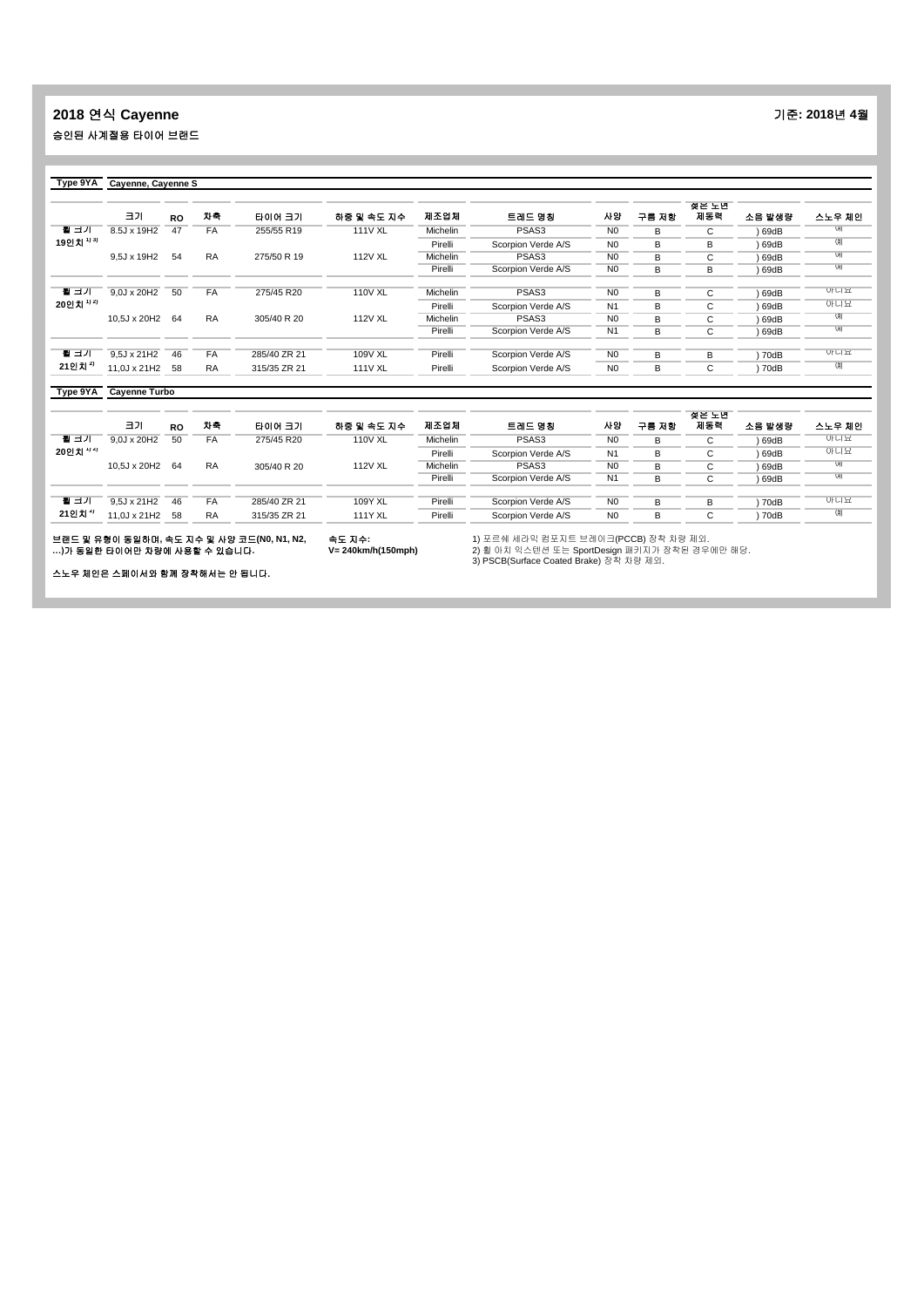#### **Panamera - 2010 – 2013** 연식 기준**: 2017**년 **5**월 승인된 사계절용 타이어 브랜드

|         | 크기               | <b>RO</b> | 자축        | 타이어 크기      | 하중 및 속도 지수     | 제조업체            | 트레드 명칭                  | 사양             | 구름 저항 | 젖은 노면<br>지동력 | 소음 발생량  | 스노우 체인     |
|---------|------------------|-----------|-----------|-------------|----------------|-----------------|-------------------------|----------------|-------|--------------|---------|------------|
| 될 크기    | $9J \times 19$   | 60        | FA        | 255/45 R 19 | 100V           | Continental     | Pro Contact             | N <sub>0</sub> | F     | В            | )) 73dB | 아니요        |
| 19인치 '' |                  |           |           |             |                | Continental     | Pro Contact             | N <sub>1</sub> | Е     | C            | )) 73dB | 아니요        |
|         |                  |           |           |             |                | Goodyear        | Eagle LS2               | N <sub>0</sub> | C     | C            | )) 70dB | 아니뇨        |
|         |                  |           |           |             |                | <b>Michelin</b> | Pilot Sport A/S Plus    | N <sub>1</sub> | В     | В            | )) 72dB | 아니요        |
|         |                  |           |           |             |                | Pirelli         | Cinturato P7 All Season | N <sub>0</sub> | C.    | Α            | )) 72dB | 아니요        |
|         | $10J \times 19$  | 61        | <b>RA</b> | 285/40 R 19 | 103V           | Continental     | Pro Contact             | N <sub>0</sub> |       | В            | )) 74dB | UII        |
|         |                  |           |           |             |                | Continental     | Pro Contact             | N <sub>1</sub> | E     | C            | )) 73dB | UII        |
|         |                  |           |           |             |                | Goodyear        | Eagle LS2               | N <sub>0</sub> | С     | C            | 70dB    | <b>UHI</b> |
|         |                  |           |           |             |                | Michelin        | Pilot Sport A/S Plus    | N <sub>1</sub> | B     | В            | )) 72dB | U          |
|         |                  |           |           |             |                | Pirelli         | Cinturato P7 All Season | N <sub>0</sub> | В     | C            | )) 72dB | 아니요        |
| 될 크기    | $9.5J \times 20$ | 65        | FA        | 255/40 R 20 | 101V XL        | <b>Michelin</b> | Pilot Sport A/S Plus    | N <sub>0</sub> | B     | В            | )) 72dB | 아니요        |
| 20인지    |                  |           |           |             |                | Pirelli         | Cinturato P7 All Season | N <sub>0</sub> | C     | C            | )) 72dB | 아니뇨        |
|         | $11J \times 20$  | 68        | <b>RA</b> | 295/35 R 20 | 105V XL        | Michelin        | Pilot Sport A/S Plus    | N <sub>0</sub> | В     | в            | 68dB    | 아니요        |
|         |                  |           |           |             |                | Pirelli         | Cinturato P7 All Season | N <sub>0</sub> | C     | C            | )) 74dB | 아니요        |
|         | 11.5J x 20       | 63        | <b>RA</b> | 295/35 R 20 | <b>105V XL</b> | Michelin        | Pilot Sport A/S Plus    | N <sub>0</sub> | B     | В            | 68dB    | 아니요        |
|         |                  |           |           |             |                | Pirelli         | Cinturato P7 All Season | N <sub>0</sub> | C     | C            | )) 74dB | 아니요        |

브랜드 및 유형이 동일하며, 속도 지수 및 사양 코드(N0, N1, N2, 속도 지수: 1) 포르쉐 세라믹 컴포지트 브레이크(PCCB)를 장착한 Panamera GTS/Turbo/Turbo Executive를<br>...)가 동일한 타이어만 차량에 사용할 수 있습니다. V= 240km/h(150mph) 제외한 모든 차량 유형에 해당.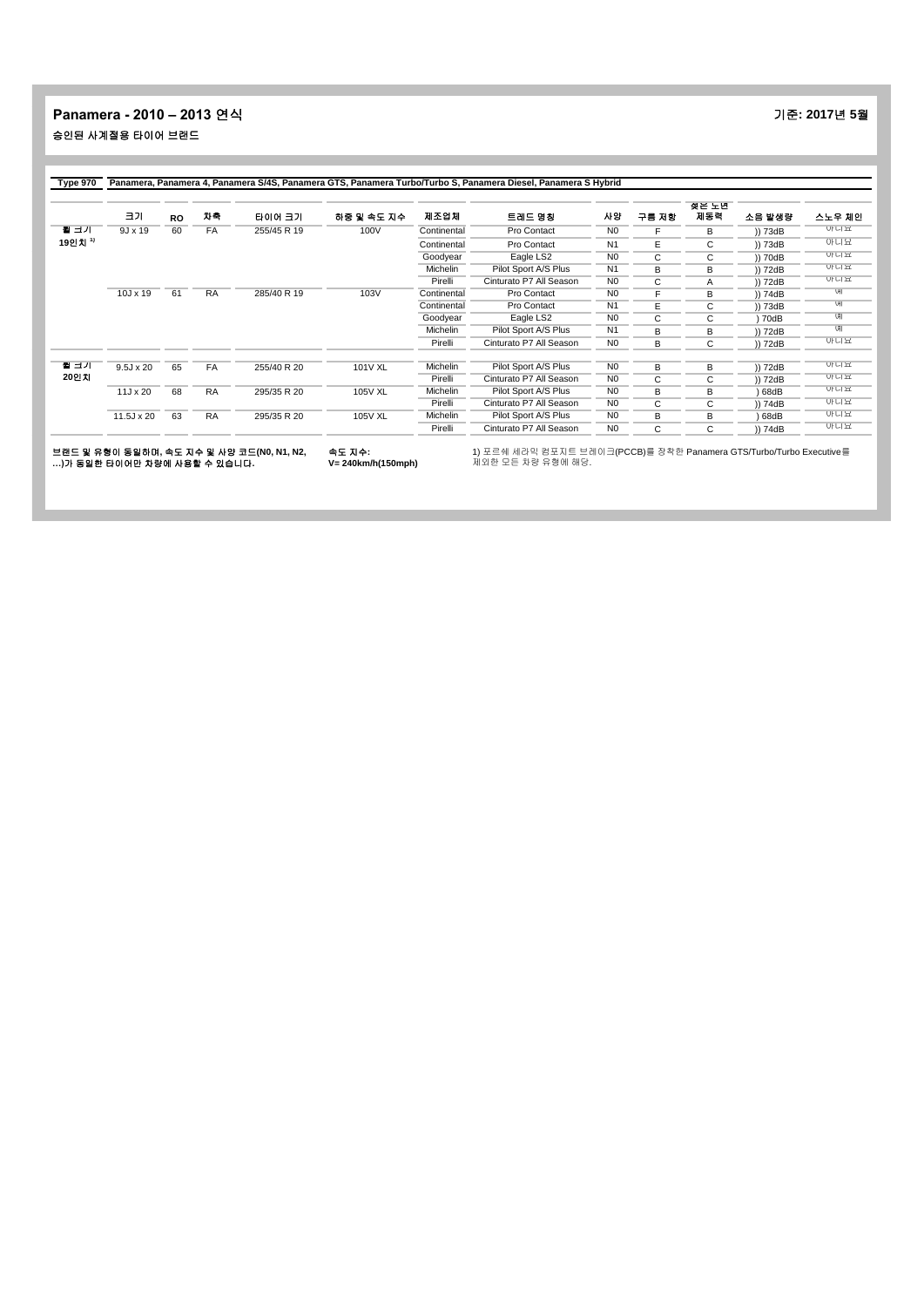| Type 970 |                   |           |           | Panamera GTS, Panamera Turbo, Panamera Turbo Executive |            |             | Panamera, Panamera 4, Panamera Diesel, Panamera S E-Hybrid, Panamera S, Panamera 4S, Panamera S Executive, Panamera 4S Executive, |                |       |              |         |        |
|----------|-------------------|-----------|-----------|--------------------------------------------------------|------------|-------------|-----------------------------------------------------------------------------------------------------------------------------------|----------------|-------|--------------|---------|--------|
|          | 크기                | <b>RO</b> | 차축        | 타이어 크기                                                 | 하중 및 속도 지수 | 제조업체        | 트레드 명칭                                                                                                                            | 사양             | 구름 저항 | 젖은 노면<br>제동력 | 소음 발생량  | 스노우 체인 |
| 될 크기     | $9J \times 19$    | 60        | FA        | 255/45 R 19                                            | 100V       | Continental | Pro Contact                                                                                                                       | N <sub>1</sub> | E     | C            | )) 73dB | 아니요    |
| 19인치 ''  |                   |           |           |                                                        |            | Michelin    | Pilot Sport A/S Plus                                                                                                              | N <sub>1</sub> | B     | В            | )) 72dB | 아니요    |
|          |                   |           |           |                                                        |            | Pirelli     | Cinturato P7 All Season                                                                                                           | N <sub>0</sub> | C     | Α            | )) 72dB | 아니요    |
|          | $10J \times 19$   | 61        | <b>RA</b> | 285/40 R 19                                            | 103V       | Continental | Pro Contact                                                                                                                       | N1             | E     | C            | )) 73dB | U      |
|          |                   |           |           |                                                        |            | Michelin    | Pilot Sport A/S Plus                                                                                                              | N <sub>1</sub> | B     | В            | )) 72dB | U      |
|          |                   |           |           |                                                        |            | Pirelli     | Cinturato P7 All Season                                                                                                           | N <sub>0</sub> | B     | C            | )) 72dB | 아니요    |
| 될 크기     | $9.5J \times 20$  | 65        | FA        | 255/40 R 20                                            | 101V XL    | Michelin    | Pilot Sport A/S Plus                                                                                                              | N <sub>0</sub> | В     | В            | )) 72dB | 아니요    |
| 20인지     |                   |           |           |                                                        |            | Pirelli     | Cinturato P7 All Season                                                                                                           | N <sub>0</sub> | C     | C            | )) 72dB | 아니요    |
|          | 11J x 20          | 68        | <b>RA</b> | 295/35 R 20                                            | 105V XL    | Michelin    | Pilot Sport A/S Plus                                                                                                              | N <sub>0</sub> | B     | B            | 68dB    | 아니뇨    |
|          |                   |           |           |                                                        |            | Pirelli     | Cinturato P7 All Season                                                                                                           | N <sub>0</sub> | C     | C            | )) 72dB | 아니요    |
|          | $11.5J \times 20$ | 63        | <b>RA</b> | 295/35 R 20                                            | 105V XL    | Michelin    | Pilot Sport A/S Plus                                                                                                              | N <sub>0</sub> | B     | в            | 68dB    | 아니요    |
|          |                   |           |           |                                                        |            | Pirelli     | Cinturato P7 All Season                                                                                                           | N <sub>0</sub> | C     | C            | )) 72dB | 아니요    |
| Type 970 |                   |           |           | Panamera Turbo S, Panamera Turbo S Executive           |            |             |                                                                                                                                   |                |       |              |         |        |
|          |                   |           |           |                                                        |            |             |                                                                                                                                   |                |       | 젖은 노면        |         |        |
|          | 크기                | <b>RO</b> | 차축        | 타이어 크기                                                 | 하중 및 속도 지수 | 제조업체        | 트레드 명칭                                                                                                                            | 사양             | 구름 저항 | 제동력          | 소음 발생량  | 스노우 체인 |
| 될 크기     | $9.5J \times 20$  | 65        | FA        | 255/40 R 20                                            | 101V XL    | Michelin    | Pilot Sport A/S Plus                                                                                                              | N <sub>0</sub> | B     | B            | )) 72dB | 아니요    |
| 20인치     |                   |           |           |                                                        |            | Pirelli     | Cinturato P7 All Season                                                                                                           | N <sub>0</sub> | C     | C            | )) 72dB | 아니요    |
|          | 11J x 20          | 68        | <b>RA</b> | 295/35 R 20                                            | 105V XL    | Michelin    | Pilot Sport A/S Plus                                                                                                              | N <sub>0</sub> | B     | В            | 68dB    | 아니요    |
|          |                   |           |           |                                                        |            | Pirelli     | Cinturato P7 All Season                                                                                                           | N <sub>0</sub> | C     | C            | )) 72dB | 아니요    |
|          | $11.5J \times 20$ | 63        | <b>RA</b> | 295/35 R 20                                            | 105V XL    | Michelin    | Pilot Sport A/S Plus                                                                                                              | N <sub>0</sub> | B     | в            | 68dB    | 아니요    |
|          |                   |           |           |                                                        |            | Pirelli     | Cinturato P7 All Season                                                                                                           | N <sub>0</sub> | C     | C            | )) 72dB | 아니요    |

브랜드 및 유형이 동일하며**,** 속도 지수 및 사양 코드**(N0, N1, N2, …)**가 동일한 타이어만 차량에 사용할 수 있습니다**.** 속도 지수**: V= 240km/h(150mph)**

ш.

1) 포르쉐 세라믹 컴포지트 브레이크(PCCB)를 장착한 Panamera GTS/Turbo/Turbo Executive를 제외한 모든 차량 유형에 해당.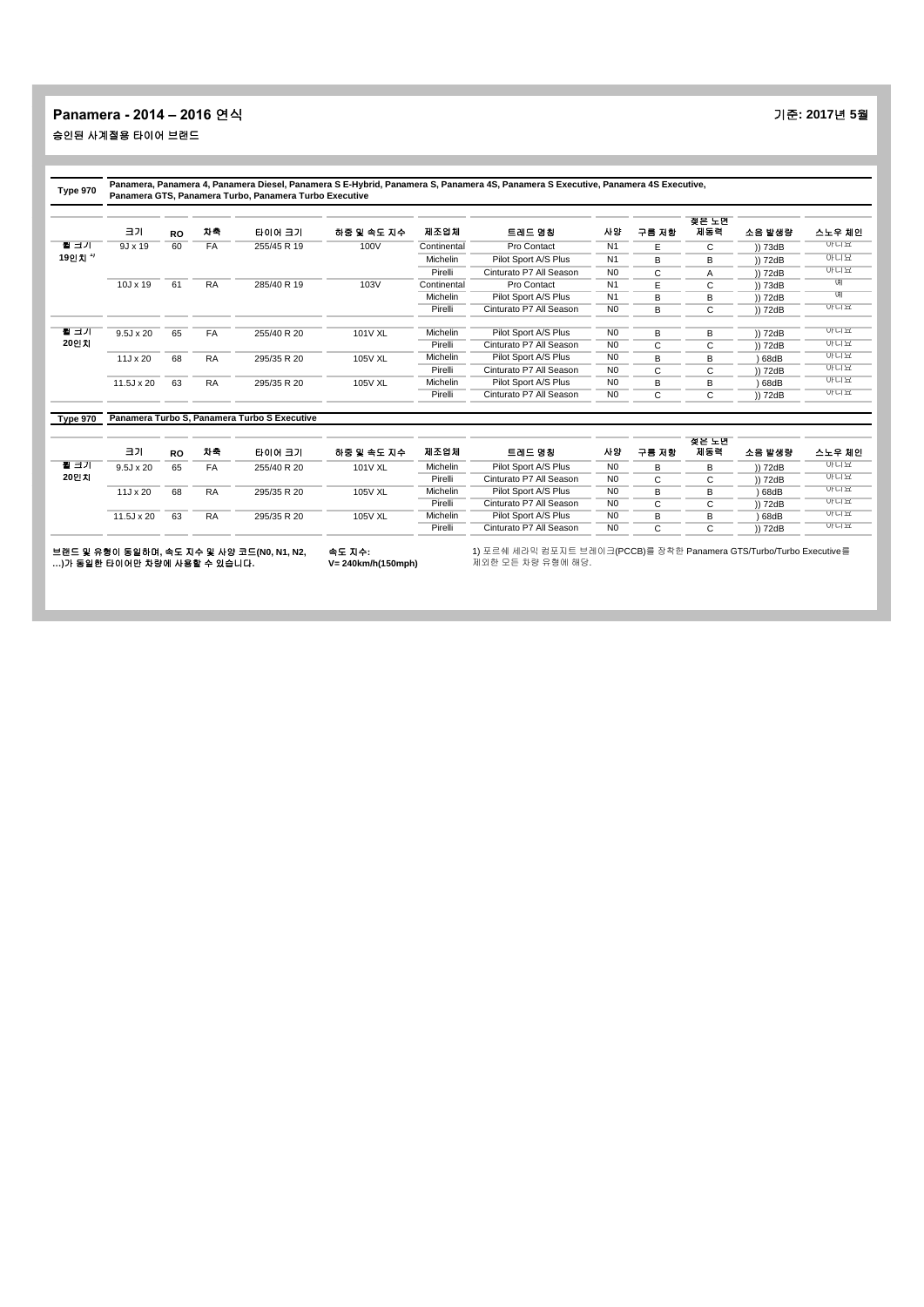# **2017** 연식 이후 **Panamera** 기준**: 2017**년 **7**월 승인된 사계절용 타이어 브랜드

|                 | 크기                | <b>RO</b> | 자축        | 타이어 크기                                                         | 하중 및 속도 지수     | 제조업체     | 트레드 명칭                  | 사양             | 구름 저항 | 젖은 노면<br>제동력 | 소음 발생량  | 스노우 체인 |
|-----------------|-------------------|-----------|-----------|----------------------------------------------------------------|----------------|----------|-------------------------|----------------|-------|--------------|---------|--------|
| 될 크기            | $9.5J \times 20$  | 71        | FA        | 275/40 R 20                                                    | 106V XL        | Michelin | Pilot Sport A/S 3       | N <sub>0</sub> | B     | C            | 70dB    | 아니요    |
| 20인지            |                   |           |           |                                                                |                | Pirelli  | Cinturato P7 All Season | N <sub>0</sub> | В     | в            | )) 72dB | 아니요    |
|                 | 11.5J x 20        | 68        | <b>RA</b> | 315/35 R 20                                                    | <b>110V XL</b> | Michelin | Pilot Sport A/S 3       | N <sub>0</sub> | B     | С            | ) 70dB  | 아니뇨    |
|                 |                   |           |           |                                                                |                | Pirelli  | Cinturato P7 All Season | N <sub>0</sub> | С     | в            | )) 74dB | 아니요    |
| 될 크기            | $9.5J \times 21$  | 71        | FA        | 275/35 R 21                                                    | 103V XL        | Pirelli  | Cinturato P7 All Season | N <sub>0</sub> | C     | в            | )) 72dB | 아니요    |
| 21인지            | $11.5J \times 21$ | 69        | <b>RA</b> | 315/30 R 21                                                    | <b>105V XL</b> | Pirelli  | Cinturato P7 All Season | N <sub>0</sub> | C     | в            | )) 74dB | 아니요    |
| <b>Type 971</b> |                   |           |           | Panamera Turbo S E-Hybrid, Panamera Turbo S E-Hybrid Executive |                |          |                         |                |       |              |         |        |
|                 | 크기                | <b>RO</b> | 차축        | 타이어 크기                                                         | 하중 및 속도 지수     | 제조업체     | 트레드 명칭                  | 사양             | 구름 저항 | 젖은 노년<br>제동력 | 소음 발생량  | 스노우 체인 |
| 될 크기            | $9.5J \times 21$  | 71        | FA        | 275/35 R 21                                                    | 103V XL        | Pirelli  | Cinturato P7 All Season | N <sub>0</sub> | C     | в            | )) 72dB | 아니요    |
| 21인치            | $11.5J \times 21$ | 69        | <b>RA</b> | 315/30 R 21                                                    | <b>105V XL</b> | Pirelli  | Cinturato P7 All Season | N <sub>0</sub> | C     | в            | )) 74dB | 아니요    |